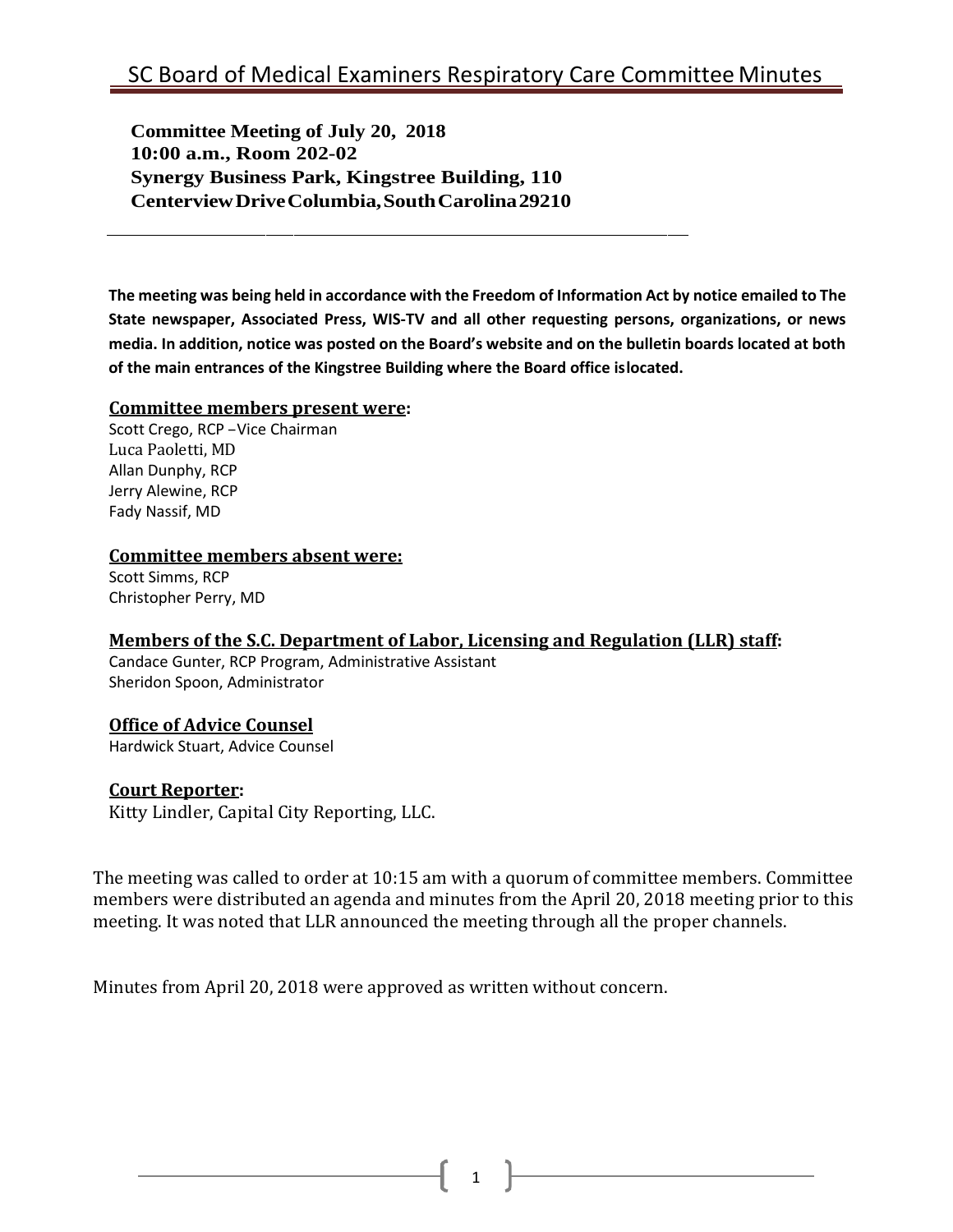## **Respiratory Care Practitioners with Temporary Licenses applying for Permanent Licensure**:

After review, a motion was made to approve the list of applicants with temporary licenses for permanent licensure.

| <b>Name</b>                               | <b>Credential</b><br><b>Number</b> | <b>Expiration Date</b> | <b>City</b>                    | <b>State</b>    |
|-------------------------------------------|------------------------------------|------------------------|--------------------------------|-----------------|
| <b>Sheree H Andrews</b>                   | <b>RCP.6214</b>                    | 8/31/2018              | <b>Mt Pleasant</b>             | $\overline{SC}$ |
| <b>RACHEL DAVIES ATKINSON</b>             | <b>RCP.6184</b>                    | 8/31/2018              | <b>BEAUFORT</b>                | $\overline{SC}$ |
| ERIN CANTRELL BARKER                      | <b>RCP.6169</b>                    | 8/31/2018              | <b>ANDERSON</b>                | AL              |
| <b>MISTY LEE BENEFIELD</b>                | <b>RCP.6185</b>                    | 8/31/2018              | <b>CANTON</b>                  | GA              |
| <b>Katrice Shonta Broadwater</b>          | <b>RCP.6235</b>                    | 8/31/2018              | N Augusta                      | $\overline{SC}$ |
| <b>JULIE VIRGINIA CAMPBELL</b>            | <b>RCP.6177</b>                    | 8/31/2018              | <b>GAINESVILLE</b>             | $\overline{VA}$ |
| <b>SALVADOR CARDINAL</b>                  | <b>RCP.6238</b>                    | 8/31/2018              | <b>SAVANNAH</b>                | G A             |
| <b>AMY CATO</b>                           | <b>RCP.6171</b>                    | 8/31/2018              | <b>GROVETOWN</b>               | GA              |
| Phonepasent Clevenger                     | <b>RCP.6207</b>                    | 8/31/2018              | <b>Easley</b>                  | <b>SC</b>       |
| <b>HAVENER CLOSNER</b>                    | <b>RCP.6232</b>                    | 8/31/2018              | <b>APOPKA</b>                  | <b>FL</b>       |
| <b>KELLY DROYSEN</b>                      | <b>RCP.6181</b>                    | 8/31/2018              | <b>MILWAUKEE</b>               | WI              |
| ZENAIDA GARRINGER                         | <b>RCP.6213</b>                    | 8/31/2018              | <b>BERWICK</b>                 | PA              |
| <b>BRIAN CRAIG GARRIS</b>                 | <b>RCP.6174</b>                    | 8/31/2018              | <b>MYRTLE</b><br><b>BEACH</b>  | $\overline{SC}$ |
| Nicole Alice Cecile Giardino              | <b>RCP.6188</b>                    | 8/31/2018              | <b>Tega Cay</b>                | $\overline{SC}$ |
| KATHRYN NEFF GOOD                         | <b>RCP.6201</b>                    | 8/31/2018              | <b>CHARLESTON</b>              | <b>SC</b>       |
| <b>David Lewis Hanes</b>                  | <b>RCP.6167</b>                    | 8/31/2018              | <b>Los Angeles</b>             | CA              |
| <b>Rick L Huber</b>                       | <b>RCP.6218</b>                    | 8/31/2018              | Piedmont                       | <b>SC</b>       |
| <b>MARGARET MARY</b><br><b>INGERSOLL</b>  | <b>RCP.6204</b>                    | 8/31/2018              | <b>CASTAIC</b>                 | CA              |
| EBONY LATOYA JACKSON                      | <b>RCP.6228</b>                    | 8/31/2018              | <b>BEAUFORT</b>                | $\overline{SC}$ |
| <b>TASHA LASHUN KEYS</b>                  | <b>RCP.6199</b>                    | 8/31/2018              | <b>HATTIESBURG</b>             | <b>MS</b>       |
| <b>KELLY KNOWLES</b>                      | <b>RCP.6223</b>                    | 8/31/2018              | <b>PELZER</b>                  | <b>SC</b>       |
| <b>Traci Lee Lundy</b>                    | <b>RCP.6180</b>                    | 8/31/2018              | Greensboro                     | <b>NC</b>       |
| <b>ALLISON NICKLES</b>                    | RCP.6224                           | 8/31/2018              | <b>GREENVILLE</b>              | <b>SC</b>       |
| <b>Kristyn Lee Padgett</b>                | <b>RCP.6236</b>                    | 8/31/2018              | Graniteville                   | <b>SC</b>       |
| <b>ANDREA PEACHY</b>                      | <b>RCP.6176</b>                    | 8/31/2018              | <b>BALTIMORE</b>               | MD              |
| <b>BETTY LORENE PERRY</b>                 | RCP.6221                           | 8/31/2018              | <b>AYDEN</b>                   | NC              |
| <b>CASSANDRA MARIE</b><br><b>PFLUEGER</b> | <b>RCP.6173</b>                    | 8/30/2018              | <b>MONCKS</b><br><b>CORNER</b> | <b>SC</b>       |
| ANN ADAMS POTTS                           | <b>RCP.6203</b>                    | 8/31/2018              | <b>SYLVESTER</b>               | GA              |

2  $\}$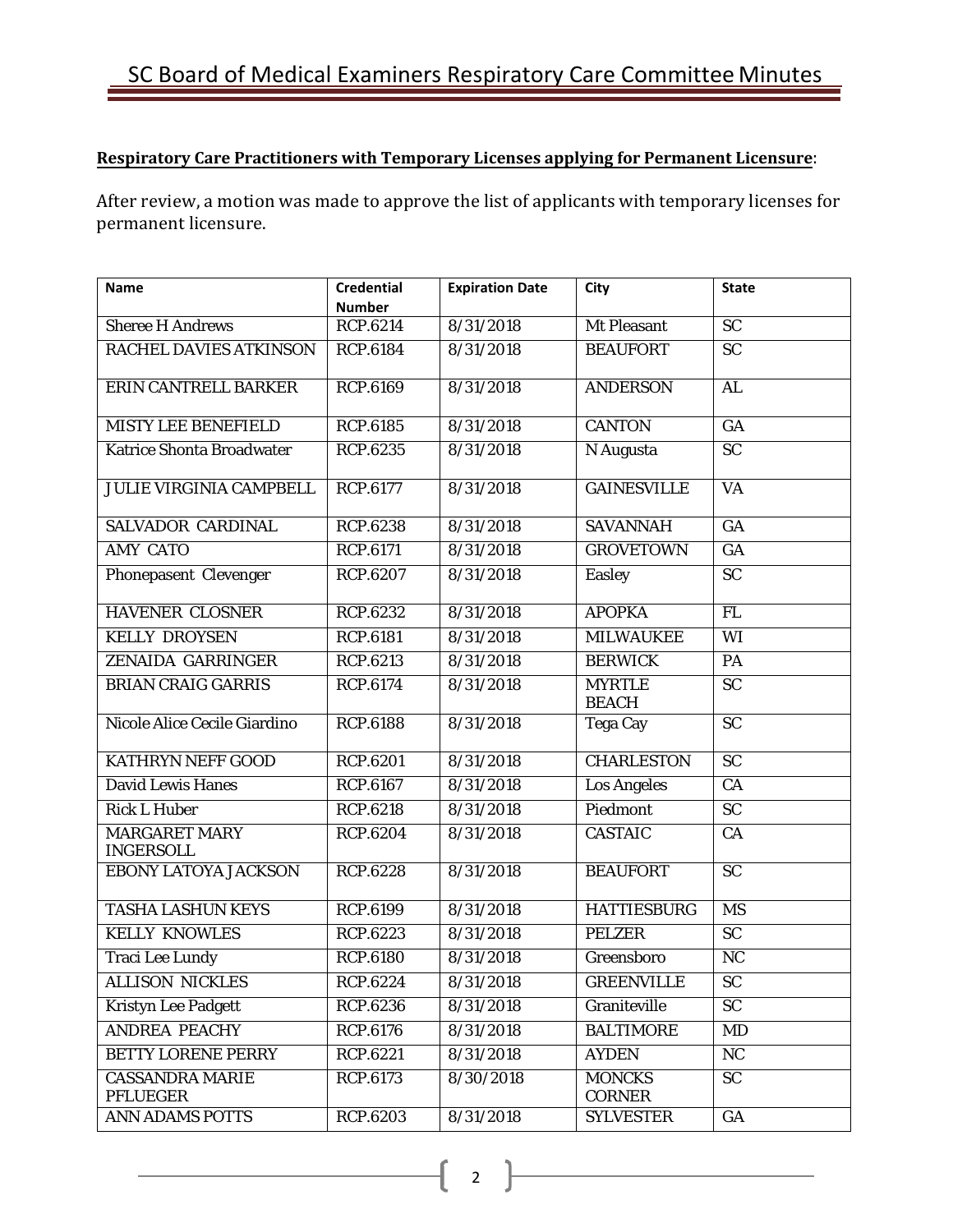| SC Board of Medical Examiners Respiratory Care Committee Minutes |                 |           |                     |           |  |  |
|------------------------------------------------------------------|-----------------|-----------|---------------------|-----------|--|--|
| <b>SIERRA NICOLE PULFER</b>                                      | RCP.6229        | 8/31/2018 | <b>COLUMBIA</b>     | SC.       |  |  |
|                                                                  |                 |           |                     |           |  |  |
| <b>PAMELA SANDERS</b>                                            | <b>RCP.6182</b> | 8/31/2018 | <b>DAPHNE</b>       | AL        |  |  |
| <b>BRIAN SHERMAN</b>                                             | RCP.6225        | 8/31/2018 | <b>MANCHESTER</b>   | <b>NH</b> |  |  |
| <b>Caleigh Madison Stonestreet</b>                               | RCP.6231        | 8/31/2018 | <b>Travis AFB</b>   | CA        |  |  |
| <b>CHRISTOPHER TAYLOR</b>                                        | <b>RCP.6168</b> | 8/31/2018 | <b>NEWPORT</b>      | <b>TN</b> |  |  |
| <b>Janet Lee Tompkins</b>                                        | <b>RCP.6170</b> | 8/31/2018 | Mooresville         | <b>NC</b> |  |  |
| <b>CHANTALE DENISE UMBLE</b>                                     | RCP.6222        | 8/31/2018 | <b>AUGUSTA</b>      | GA        |  |  |
| Laura Eileen Wagstaff                                            | RCP.6183        | 8/31/2018 | <b>Delray Beach</b> | <b>FL</b> |  |  |
| <b>ERIC WALSH</b>                                                | RCP.6210        | 8/31/2018 | <b>KERNERSVILLE</b> | <b>NC</b> |  |  |
| <b>LATONY WEBBER</b>                                             | <b>RCP.6215</b> | 8/31/2018 | <b>CANTON</b>       | <b>MS</b> |  |  |
| <b>CHESNEY SHAI WHITE</b>                                        | <b>RCP.6202</b> | 8/31/2018 | <b>EASLEY</b>       | <b>SC</b> |  |  |
| Elizabeth Ann Grey Widener                                       | RCP.6234        | 8/31/2018 | Augusta             | <b>GA</b> |  |  |

| <b>JILL F CERNY</b>                         | RCP.6237         | 8/31/2018 | <b>HOUSTON</b>      | TX        |
|---------------------------------------------|------------------|-----------|---------------------|-----------|
| <b>Brandon Delorean Foulcard</b>            | RCP.6195         | 8/31/2018 | Augusta             | GA        |
| <b>JAMES H GAULT</b>                        | <b>RCP.6220</b>  | 8/31/2018 | <b>MYRTLE BEACH</b> | <b>SC</b> |
| <b>KIMBERLY C MUNSEY</b>                    | <b>RCP.6175</b>  | 8/31/2018 | <b>GREENVILLE</b>   | <b>SC</b> |
| Larry<br>Michael<br><b>Permenter</b>        | <b>RCP.6186</b>  | 8/31/2018 | <b>Mullins</b>      | SC        |
| <b>PAUL RICHARD</b><br><b>SUMMERALL, JR</b> | <b>RCP. 6187</b> | 8/31/2018 | ROCK HILL           | SC        |

#### Discussions/Chair Discussions

The Committee members held a brief discussion on replacing the consumer member vacancy and would like to review the seats that need to be replaced on the Committee and how to move forward with getting the replacements on the Committee. Scott Crego indicated he will be relocating in August 2018.

- **A motion was made to recommend Joel Livesay, RCP Program Director of Spartanburg Community College by Jerry Alewine.**
- **A motion was made to recommend John Riggs, RCP Carolinas Hospital System by Allan Dunphy.**

 $\begin{array}{|c|c|c|c|c|}\n\hline\n\bullet & \bullet & \bullet & \bullet\n\end{array}$